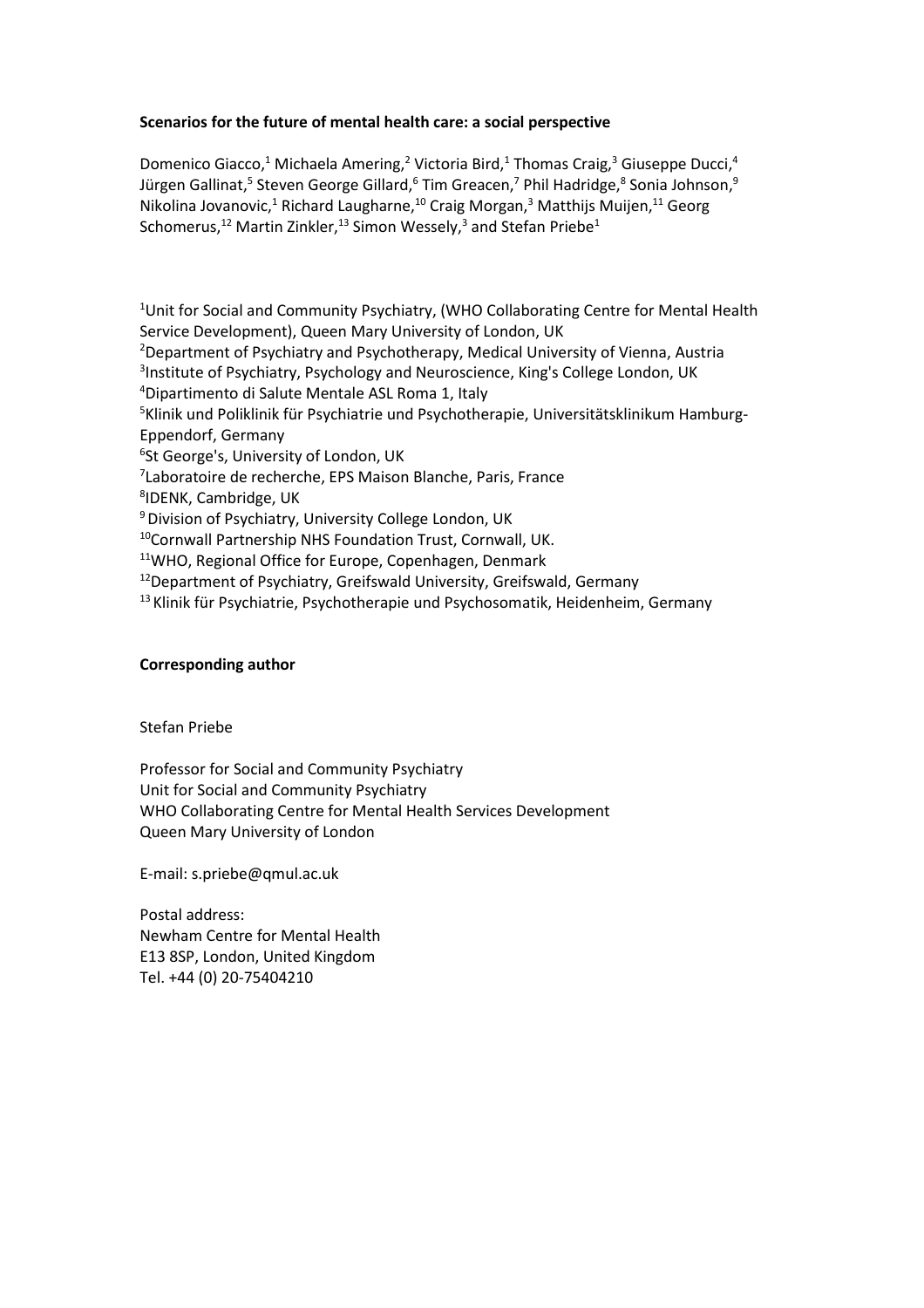#### **Summary**

Social values and social concepts have played a central role in the history of mental health care. They have driven major reforms and guided the development of various treatment models. Whilst the 'social' has been important in the past, this study addressed what its role might be in the future. We (DG, PH, SP) conducted a survey of professional stakeholders and then used a scenario planning technique in an international expert workshop. The workshop developed four distinct but not mutually exclusive scenarios, in which the social is central: mental health care will be patient-controlled; mental health care will target people's social context to improve their mental health; mental health care will become virtual; access to care will be regulated based on social disadvantage. These scenarios are not intended as fixed depictions of what will happen. They may however be useful in guiding further debate, research and innovation.

Key-words: future; social psychiatry; mental health care; social theories

Word count: 2352 words

#### **Introduction**

Social values and concepts – reflecting a wide understanding of a social paradigm - have played a central role in the history of mental health care. 1-2 They were essential for the origins of modern psychiatry during the Age of Enlightenment, $3$  drove major reforms of care and de-institutionalisation in the  $20<sup>th</sup>$  century, and led to various treatments, including models of family and group therapies, and a range of community based services. $1$  The extent to which the social has been considered important in mental health care has varied over time. It has been argued that, over the last 40 years, it has become less prominent, at least in academic psychiatry. 4

This leads to the question: what does a social paradigm have to offer for the future of mental health care? Can a renewed focus on the social open up perspectives for innovation, i.e. for developments that are distinct from current practice and go beyond what has already been established?

Any attempt to envisage options for future mental health care needs to consider the changing technological, economic, social and political context.<sup>5-6</sup> This inevitably entails speculation. It is impossible to anticipate with certainty how all these factors will change in the future, but they are likely to affect how people live and how mental health care can and will operate.

Against this background, we (DG, SP) conducted a project to explore the potential future of the social in mental health care. The envisaged time scale covered the next 20 years, and the explicit focus was on care, i.e. on what support and treatment societies might provide to help people overcome mental distress and what role professional services may play within this. Rather than trying to come up with accurate or most likely predictions for what will happen, we set out to develop different and not mutually exclusive scenarios. Each scenario aimed to elaborate one specific idea for how the future may develop. Thus, we did not seek a consensus, but envisaged different scenarios and their potential impact on mental health care in the future.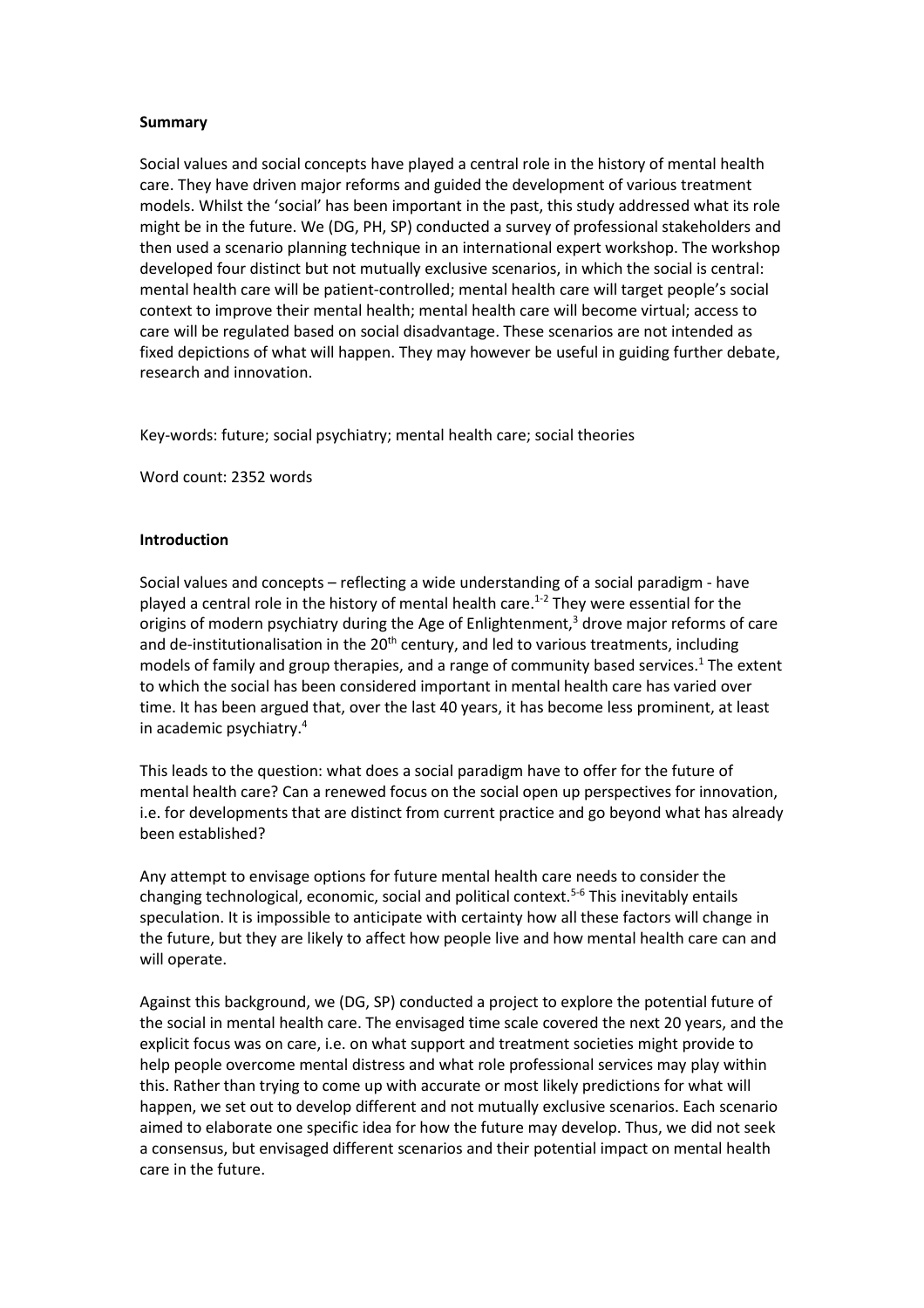The method of scenario planning is typically carried out by a group of experts who consider the 'instabilities' of the present and the 'drivers for change', and then imagine plausible different future scenarios.<sup>7</sup> Instabilities are issues within a specific field, in this case mental health care, that are likely to change in the future as they are currently problematic. Drivers for change are factors that may determine the future of the field, but are external. Thus, they are not directly related to the organisational, clinical and academic facets of mental health care itself, but are determined by more general societal changes. The project was limited to Western Europe to provide sufficient focus and avoid overloading the debate with too much complexity.

The instabilities and drivers for change in mental health care were first suggested during a survey of professionals. The survey findings were presented and discussed at the beginning of a workshop with experts from different European countries. During the workshop, the survey findings were refined and complemented. Inclusion did not require endorsement by the whole group. Informed by the discussion about instabilities and drivers for change, the workshop then developed potential scenarios for the future. The methods of survey and workshop are described in more detail in the appendix.

Four possible scenarios were identified: *'patient controlled service'*, mental health care will be patient-led and without coercion; *'modifying social contexts'*, care will target people's social and living contexts to improve their mental health; *'virtual mental health care'*, care will be provided primarily on-line and become virtual; *and 'partners to the poor'*, access to and provision of care will be regulated based on social disadvantage.

#### **Patient-controlled services**

Patients would play a leading role in the planning of all mental health care. Services would be designed by patients and provided in response to their requests and preferences. Treatment decisions, including admissions to hospital and referrals to specific therapies, would be controlled by patients. Coercive measures, including both formal and informal types of coercion, would not be part of mental health care provision.

Resources would be used to fund co-developed services based on the entitlements and rights of patients. In these services, the main role of professionals would be to advocate for patients' rights on a societal level and respond to patients' preferences on a personal level. Their main function when in contact with individual patients would be to assist them, providing expertise and to be available, if and when support or medical interventions are requested.

Peer workers would be members or leaders of all mental health services, and service culture would be based on patient and carer involvement at all levels, i.e. planning, provision and evaluation of care. Personal budgets would be the main form of care funding, and the focus of services would be on patient capacity building instead of capacity and risk assessment. Response to threats of violence and actual violence would be the remit exclusively of the criminal justice system, following the same legislative framework as for anyone else in society. Consequently, offenders with mental disorders would be sent to prisons rather than hospitals.

Such a focus would have implications for research and the training of mental health professionals. Mental health research would be more determined by patients, taking into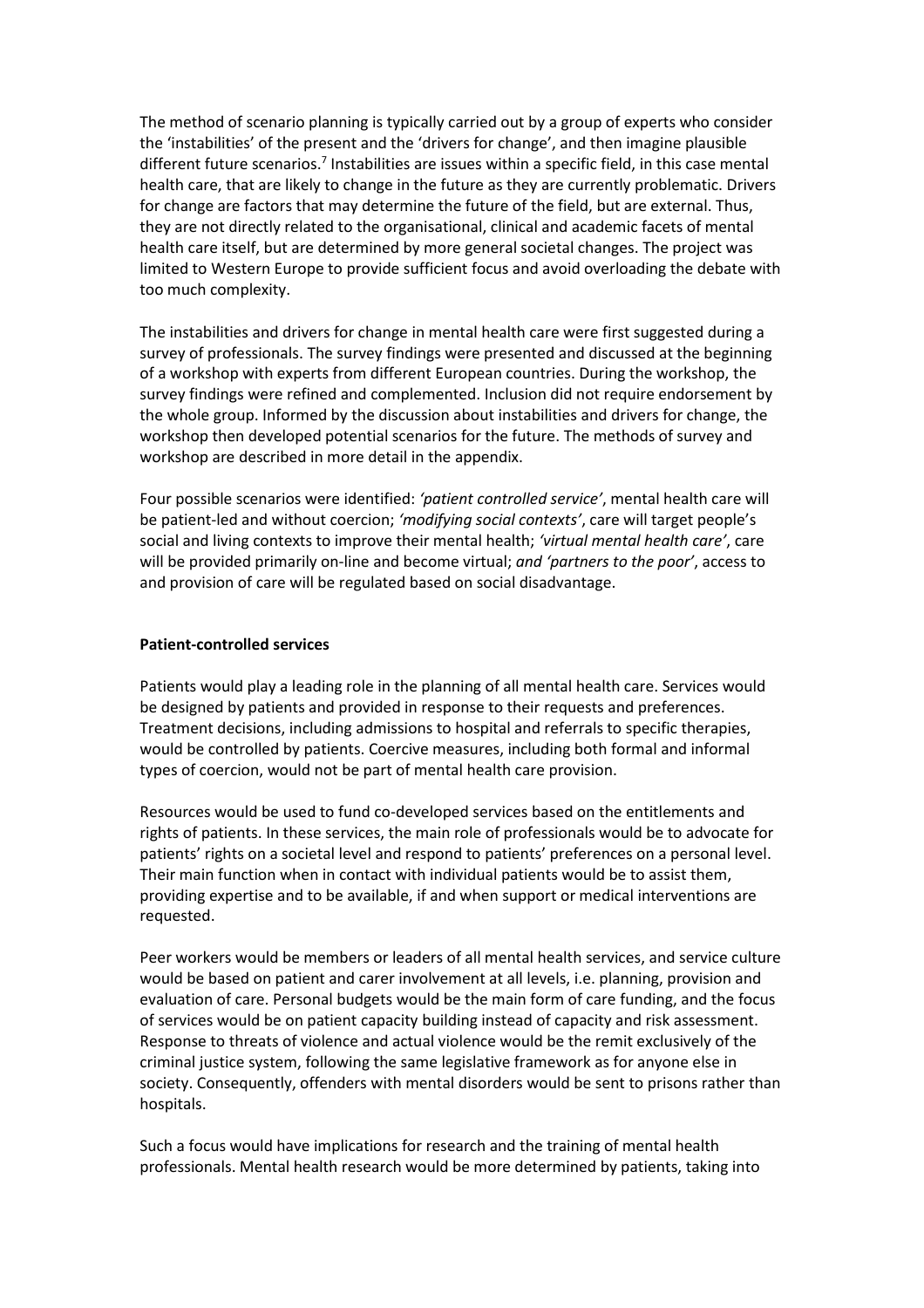account their understanding and experience of care, and producing information that patients request to inform their decisions on how to make best use of services and treatments.

Mental health professionals would develop skills to engage with communities to advocate for patients, and with patients to fulfil their new role. They would be trained to assist and support patients in order to help them achieve their goals, and take no responsibility for patients' decisions. As a consequence, psychiatrists and other mental health professionals might or might not lose part of their status and overall funding for professional mental health care might be reduced.

### **Modifying social contexts**

Mental health services would provide interventions aimed at modifying the social context of people who are experiencing psychological distress. These interventions could include support with parenting, the provision of educational and occupational opportunities, and initiatives for social activities and relationship building within local communities.

Implementing such interventions would be part of the role of psychiatrists and other mental health professionals. People who are likely to benefit could either self-refer to services or be identified through data at a community level. Continuous data collection (data cycles) on people exposed to the interventions would be needed to monitor the creation (or dissolution) of "toxic" or unhelpful social determinants and the effect of this on mental health. If mental health services take an active role with regard to the social aspects of peoples' lives, there would be very close collaboration – or even amalgamation - with social services and local authorities.

If social contexts are modified, this would often affect not only individuals with mental distress, but whole families and communities as well. Targets and outcomes of interventions would be discussed in consultation with stakeholders, including patients and their families, and the general public.

With respect to research, there would be investment in understanding how social factors and interactions could have a beneficial effect on mental health and how to facilitate this. Collaboration with social scientists would be key.

Mental health training would include significant contributions from the social sciences, including community psychology and geography, and of partners from local authorities and social services. Accurate methods for testing change in social relationships would have to be developed and all professionals would be trained to use at least some of them.

### **Virtual mental health care**

All mental health care, with the potential exception of emergency care, would be provided online and by virtual mental health professionals.

The virtual professional would not be a human being, but an avatar with artificial intelligence. It would be reliable, always available, and equipped with the best information on evidence-based interventions. It would never forget anything the patient has ever said,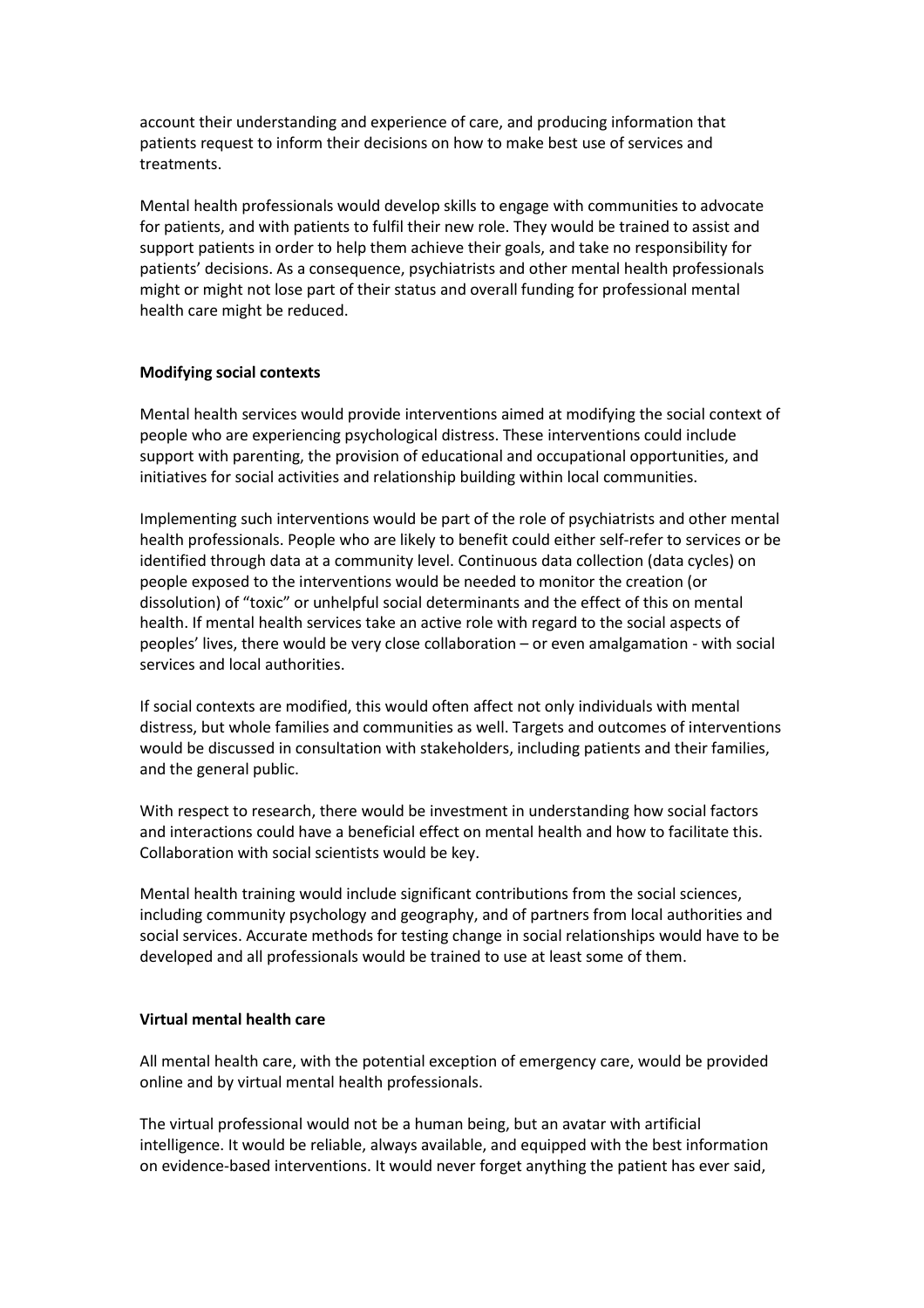and be able to communicate in any style that the patient might prefer. Patients would be able to choose gender, age, ethnic group, appearance and other characteristics of the virtual professional. The software to make this possible could be developed based on best available mental health care expertise and evidence and it would provide data for consistent quality improvement.

This form of care would be available all over the world, would not require any professionals for local services, and would therefore cost very little. It would be eco-friendly as there would be no need to travel to access mental health care appointments. Patients might also wish to present themselves with different characteristics as different 'virtual' patients to different virtual professionals. Drones might be used to deliver medications, and patients might even be able to give a physical body to their virtual clinicians in the form of a robot.

Some patients might still want some contact with real humans to supervise or validate their interactions with the virtual clinicians. The software developer might need to take responsibility for malpractice and have the power to charge costs for access to clinical services.

Research would be mainly focused on the quality improvement of software programmes utilising process and outcome data.

There might be human facilitators to help patients navigate the software. Yet, the human workforce actively providing mental health care would be drastically reduced as well as the need for training in mental health care provision.

#### **Partners to the poor**

Mental health care would be part of a holistic service for people who experience social disadvantage. There would be a single unified access point to services based on social disadvantage criteria. Social disadvantage cut-offs would be defined according to dimensions such as poverty, social isolation, homelessness, unemployment, marginalisation, discrimination, and other more specific aspects such as forced migration.

There would be no clear distinction between physical, psychological and social distress and care. All assessments would be comprehensive and adopt a generic approach, mainly aimed at understanding the social context in which the conditions are developed. Pharmacological or specific psychotherapeutic interventions would be applied and evaluated taking into account the social context.

On a societal level, this would require advocacy for socially disadvantaged groups, and calls for political decisions aimed at reducing social disadvantage. At a community level, services would try to target risk factors for social disadvantage and health disorders. Specific services for socially disadvantaged families might be set up. Care would be provided via face-to-face interactions and require co-location of services for physical and mental health care and social services.

Research would focus more on social factors determining both physical and mental disorders and on overall care provision. Attention to evidence and interventions focused on social determinants of health would increase.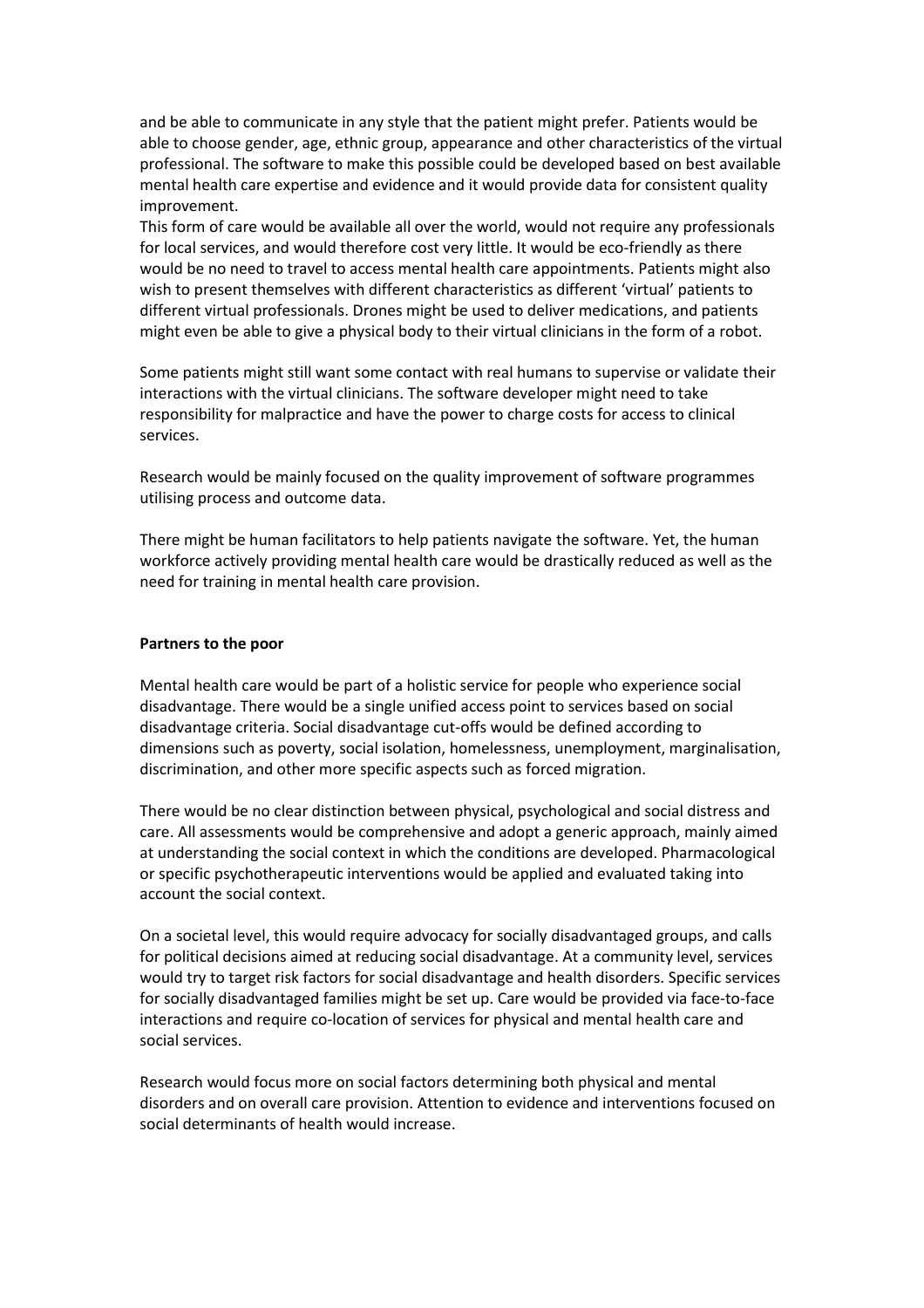Most professionals would receive non-specialised training in physical and mental disorders, whilst specialist professionals might be fewer and work in a smaller number of services.

#### **Discussion**

The four scenarios are presented with a large degree of speculation about what their implications might be, and without addressing the likelihood and desirability of each scenario. If one of the proposed scenarios materialised substantially, the other scenarios might be less relevant. However, it seems more likely that each of these different scenarios could develop to differing extents, in which case certain aspects of the different scenarios might co-exist.

Although the scenarios are based on very different ideas, all share an emphasis on the social. They consider the importance of understanding a person's social context and acting upon and within that. Each scenario would entail fundamental changes to current practice and require more or less dramatic re-organisation of services. The roles and work of professionals would be different. Across the different scenarios, today's professions would either mostly disappear, being replaced by peer support workers or artificial intelligence, or take on different roles as social advocates or assistants to patients.

How mental health services would collaborate with other agencies varies across the different scenarios. Two scenarios would involve strengthening the links with local authorities and social services or with physical health services. Other scenarios require incorporating virtual world expertise in designing mental health care models or having a more explicit and comprehensive model for stakeholders' involvement in mental health care with no use of formal or informal coercion.

Common to different scenarios is the relevance of stakeholder involvement. Patients, their families, and members of the general public play an important part in the transformation of mental health services in all imagined future scenarios. Their potential roles range from a leading position in designing and operating mental health services to a consulting and monitoring role in the application of social intervention models in practice.

At the core of the scenarios is the question of where the expertise for mental distress and mental health care lies. The scenarios provide different responses to this. One of them bases mental health care expertise on patients' lived experience and on their preferences. Other scenarios involve a holistic model for health and social care or aim to incorporate insights from social sciences or community psychology more formally in mental health research and training curricula.

The different scenarios have more or less likely features and persuasive aspects. Their appeal will vary, depending on the underlying values, ideals and concepts one has for mental health care specifically or even for societal life in general. Yet, each of them has some potential to develop in reality, either as indicated in this paper or in different forms. The scenarios were developed by a selected group of professionals with expertise in mental health care, who were all from Europe and may have been influenced by a shared background of working in relatively well-resourced institutions. Future projects may assess the views of professionals with other expertise, patients, their families and further stakeholders on these and potentially other scenarios. Also, similar projects may be conducted for areas other than Western Europe.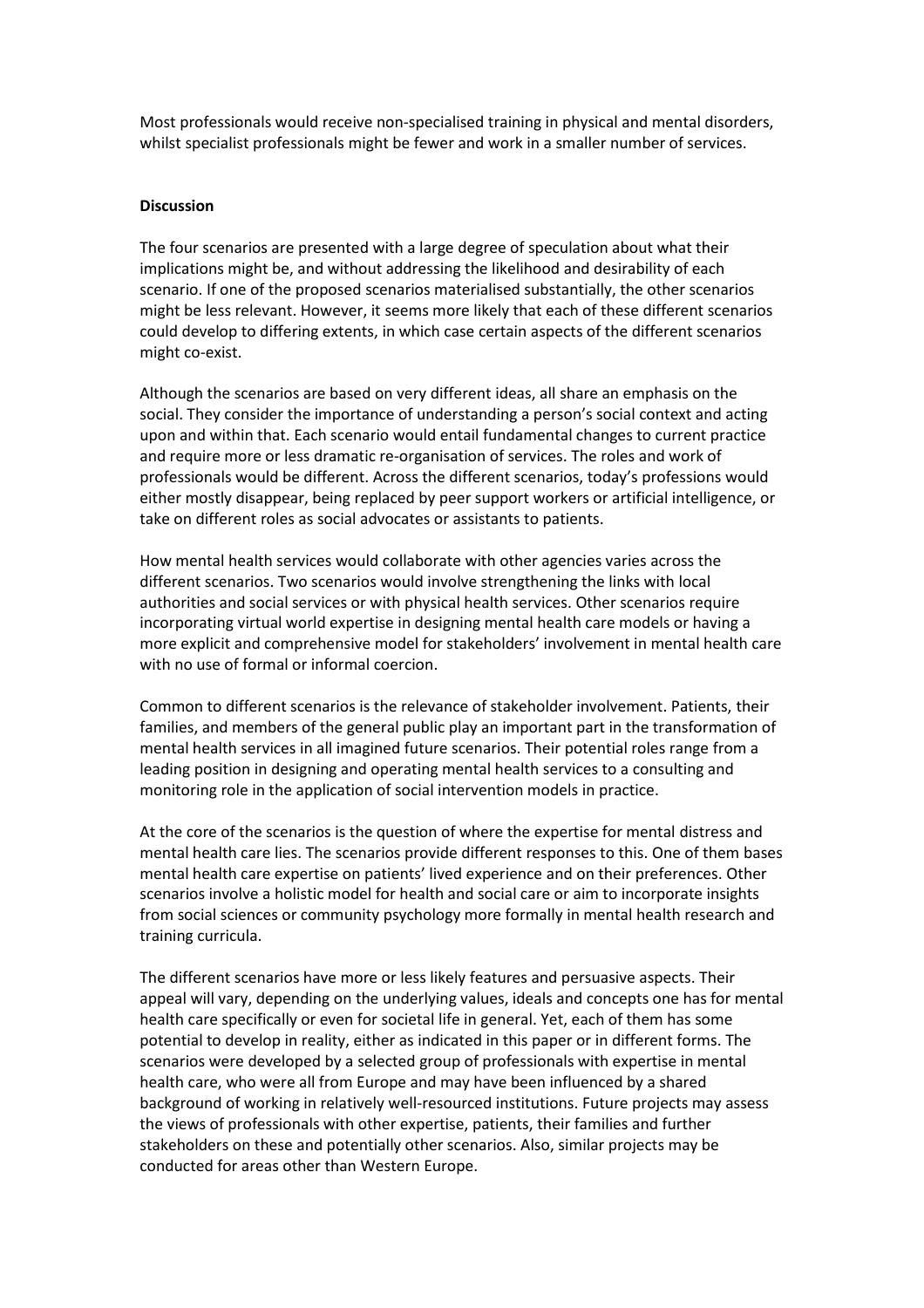Considering such scenarios, as well as alternative ones, enables professionals to participate pro-actively in influencing and shaping the future of mental health care. This might be achieved through new theories, research, service development, training for new roles and/or political action. In any case, one may hope that mental health care will benefit from a lively debate about its future, identifying and addressing different visions and ideas.

# **Acknowledgements**

The authors are grateful to Niall Boyce who fully participated in and contributed to the workshop. The authors would like to thank the World Association of Social Psychiatry, the Early Career Psychiatrists' Committee of the European Psychiatric Association and the European Federation of Psychiatric Trainees for allowing us to circulate the online survey through their networks.

The authors also thank Ms. Qirat Paracha for her help with the development and circulation of the online survey.

# **Conflict of interest**

TC is president of the World Association for Social Psychiatry - an organisation that promotes the importance of the 'social' in psychiatry. PH has received personal fees from Unit for Social & Community Psychiatry, WHO Collaborating Centre for Mental Health Services Development, to support his participation in the study and to facilitate the workshop. The other authors declare no conflicts of interest.

# **Contributors**

DG and SP have developed the project protocol and organised the survey and the workshop. DG and PH analysed data from the survey. DG and SP prepared a first draft of the manuscript.

MA, VB, TC, GD, JG, SGG, TG, PH, SJ, NJ, RL, CM, MM, GS, MZ and SW participated in the workshop, provided active contribution to the analysis of survey findings and development of scenarios and approved the final draft.

### **References**

- 1. Burns T. *'Our Necessary Shadow': The Nature and Meaning of Psychiatry.* London (United Kingdom): Penguin Books, 2013.
- 2. Priebe S. A social paradigm in psychiatry themes and perspectives. *Epidemiol Psychiatr Sci.* 2016 Mar 21:1-7.
- 3. Kleinman G. Mental Illness, the medical model and psychiatry. *J Med Phil.* 1977; 2: 220-243.
- 4. Priebe S, Burns T, Craig T. The future of academic psychiatry may be social. *Br J Psychiatry* 2013;202:319-320.
- 5. Kumar K. *From Post-Industrial to Post-Modern Society. New Theories of the Contemporary World.* Chichester (United Kingdom): Wiley, 1995.
- 6. Bauman Z. *Liquid Modernity.* Cambridge: Polity Press, 2000.
- 7. Wack P. Scenarios: Uncharted waters ahead. *Harvard Bus Rev.* 1985:139–50.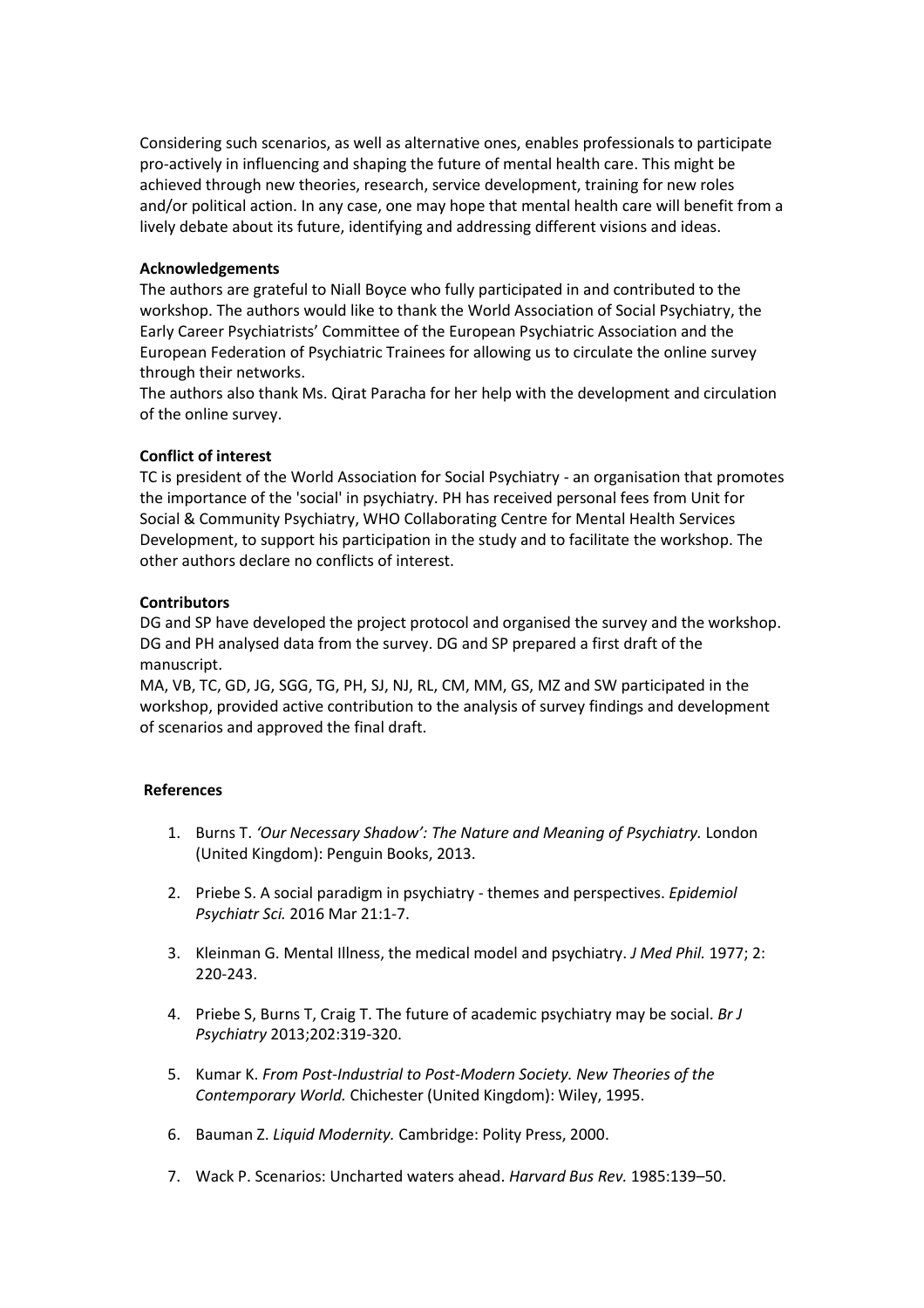## **Panel. Instabilities and drivers for the future in mental health care**

# **Instabilities**

- Biological research has a dominant status in academia.
- Funding for social research is lacking.
- Patients and their family members/friends (informal carers) need to be more strongly involved in care.
- More collaboration with other agencies on social aspects of care (e.g. primary care, social services, local authorities) is required.
- Stronger theories and methods on the impact of social factors on mental health are needed.
- Achieving change in social factors is difficult.
- Effective and more affordable social interventions for mental health care need to be developed.
- Translating knowledge into clinical practice and mental health policies is challenging.
- There are significant problems with recruitment of mental health care professionals.
- Patients have increased access to care information via the internet.
- Keeping up with changes in cultural norms is a challenge.
- Implementing a multidisciplinary approach can be problematic.
- Preventive strategies are lacking.

# **Drivers for change**

- Increasing social inequalities and injustice
- Ageing population
- Reduced role of families
- Digital age
- Increasing loneliness and social isolation
- Privatisation of mental health care
- Increasing urbanisation
- Globalisation
- Mass migration
- Increasing individualism
- UN Convention on the Rights of People with Disabilities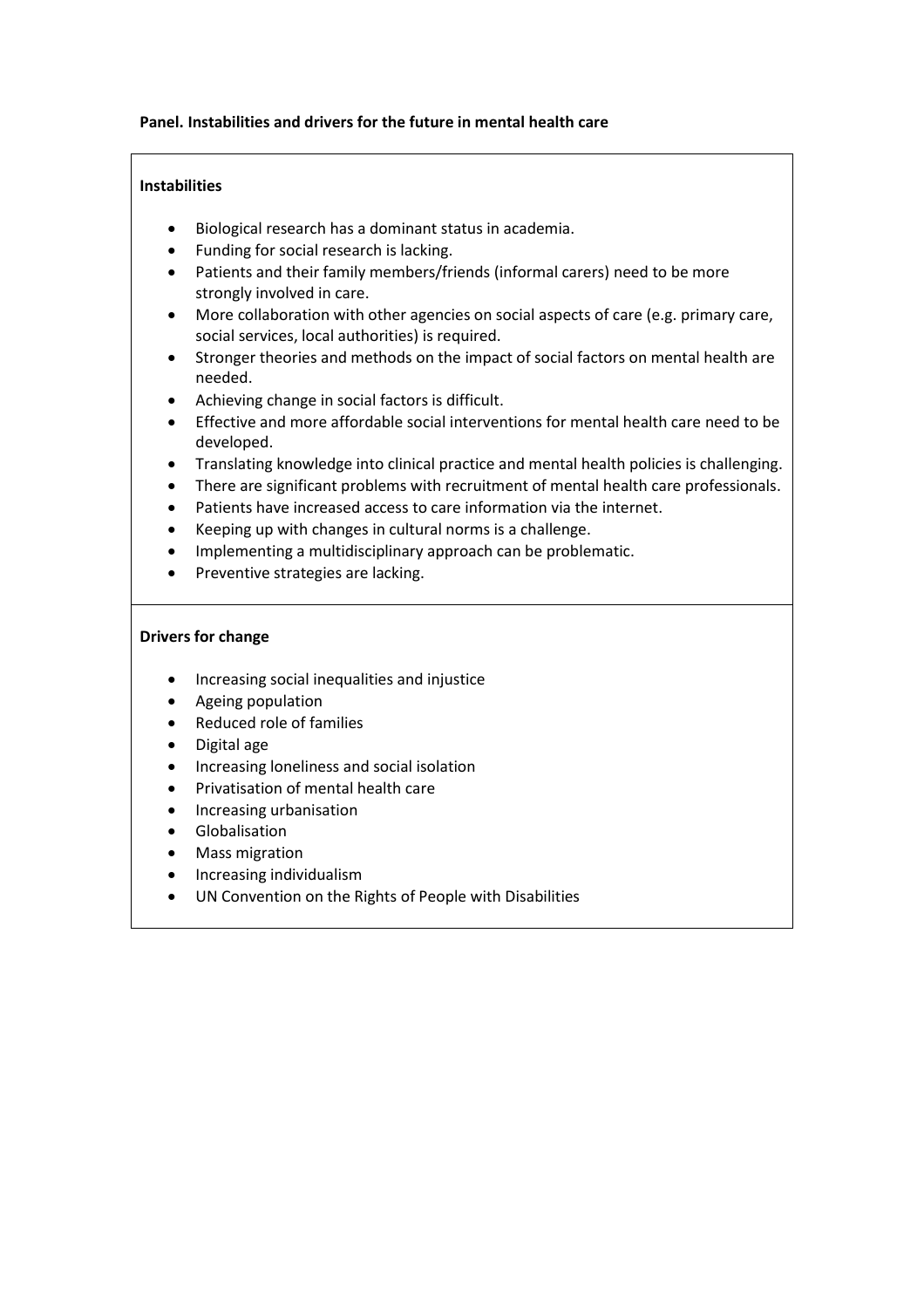#### **Appendix**

#### **Methods and participants**

Instabilities and drivers for change were identified through: a) a survey eliciting the views of a range of professionals in mental health research and care; b) a workshop with a core group of 18 international experts (the authors of this paper). The final scenarios presented in this paper were put forward and shaped during the workshop.

#### Survey

The survey was conducted online and disseminated through different networks with the help of the World Association for Social Psychiatry, the Early Career Psychiatrists' Committee of the European Federation of Psychiatric Trainees and via the personal networks of the project organisers (DG and SP). The contacts reached by the survey included academic and clinical psychiatrists, research and clinical psychologists, social scientists and social workers.

Participating in the survey was voluntary with no incentives provided. The survey included open-ended questions on the future of the social in mental health care covering: a) challenges; b) role change, if any; c) tasks and d) priorities for the field. The complete list of questions were:

A. What have been the most important insights that research on the 'social' in mental health care has produced? (please name three)

B. What have been the most important improvements regarding the 'social' in the practice of mental health care? (please name three)

C. What will be the most important changes in society in the next 20 years that will influence the challenges and future of mental health care? (please name three)

D. How likely is it that the 'social' will become less important in the science and practice of mental health care in the next 20 years? (from 0: very unlikely to 10: very likely) – Please explain your response

E. How likely is it that the 'social' will become more important in the science and practice of mental health care in the next 20 years? (from 0: very unlikely to 10: very likely) – Please explain your response

F. What will be the most important tasks for research on the 'social' in mental health care in the next 20 years? (please name three)

G. What may be the most important challenges regarding the 'social' in the practice of mental health care in the next 20 years? (please name three)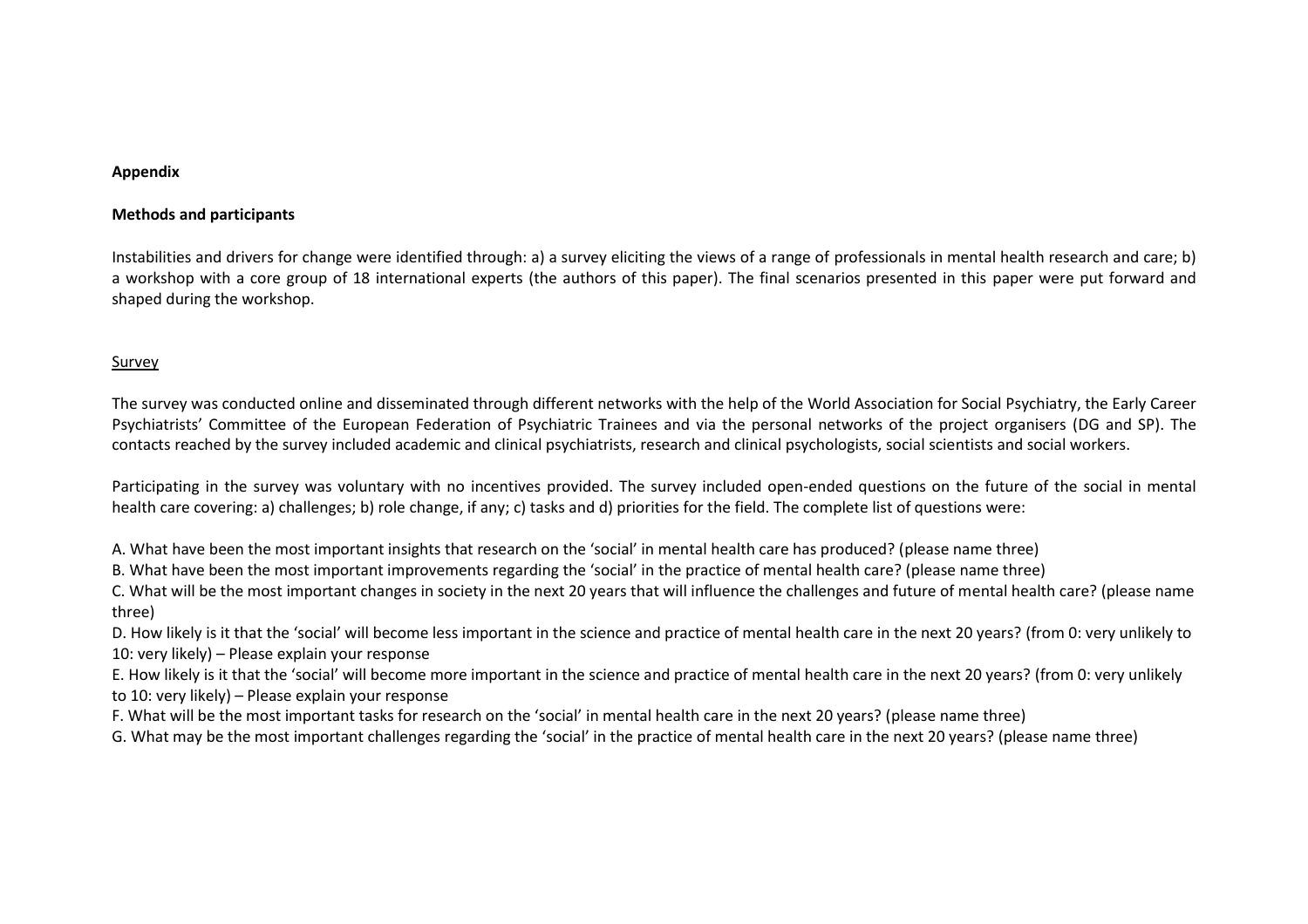H. Overall, how will the role of the 'social' change in the science and practice of mental health care of mental health care in the next 20 years? I. Any other comments?

The online survey can be found at**: https://www.surveymonkey.net/r/Preview/?sm=Z1A\_2BISbA0WKIboy9qh9aA2hNkdPEnQgLpi5iCWO0pw8\_3D**

The answers were analysed through content analysis by two raters (Giacco and Hadridge) identifying recurrent themes which could be described under 'instabilities' and 'drivers for change'. The findings of the survey informed the work of the expert workshop. We received and analysed 49 complete responses, from 16 different countries (Austria, Belarus, France, Germany, Italy, Norway, Portugal, Romania, Spain, Switzerland, Turkey, Ukraine, United Kingdom; and from outside Europe Japan, Morocco, United States). The respondents were psychiatrists (n=32), psychologists (11), social scientists (4), and mental health nurses (2). Twenty-one participants were in a fully academic or editorial post, 11 in a fully clinical post, and 17 in a joint clinical and academic post.

### Workshop

We (DG, PH and SP) organised a two-day workshop in London. Experts were all from Europe and purposively selected to ensure that attendees included people with relevant clinical or academic backgrounds, at different stages of their career, of different professional constituencies (psychiatrists, psychologists, social scientists), with different current roles (including full-time and part-time clinician, researcher, representative of professional body, journal editor, service manager), and with different degrees of allegiance to conventional social psychiatry.

All 18 invited experts attended the workshop. They were from seven countries; i.e. Austria, Croatia, Denmark, France, Germany, Italy, United Kingdom (see list of authors and acknowledgements).

The workshop started with a consideration of the survey results and a brainstorming discussion to specify and complement instabilities and drivers for change as identified in the survey. Subsequently, the group discussed and identified overall titles of different scenarios. The participants were then split into four working groups, each working on crafting one specific narrative scenario. Participants attended working groups based on their interests in and preference for a scenario. The workshop was chaired by a professional facilitator (Hadridge) who facilitated previous projects using a similar methodology to develop future scenarios for academic medicine and scientific publishing.<sup>1-2</sup> When crafting the scenarios, participants were instructed to provide a brief overall description and consider the implications for research, practice of care, and training of professionals. The scenarios were then clarified, specified and refined in plenary sessions of the workshop, and by further analysis following the workshop, which was undertaken by Giacco, Priebe and Hadridge and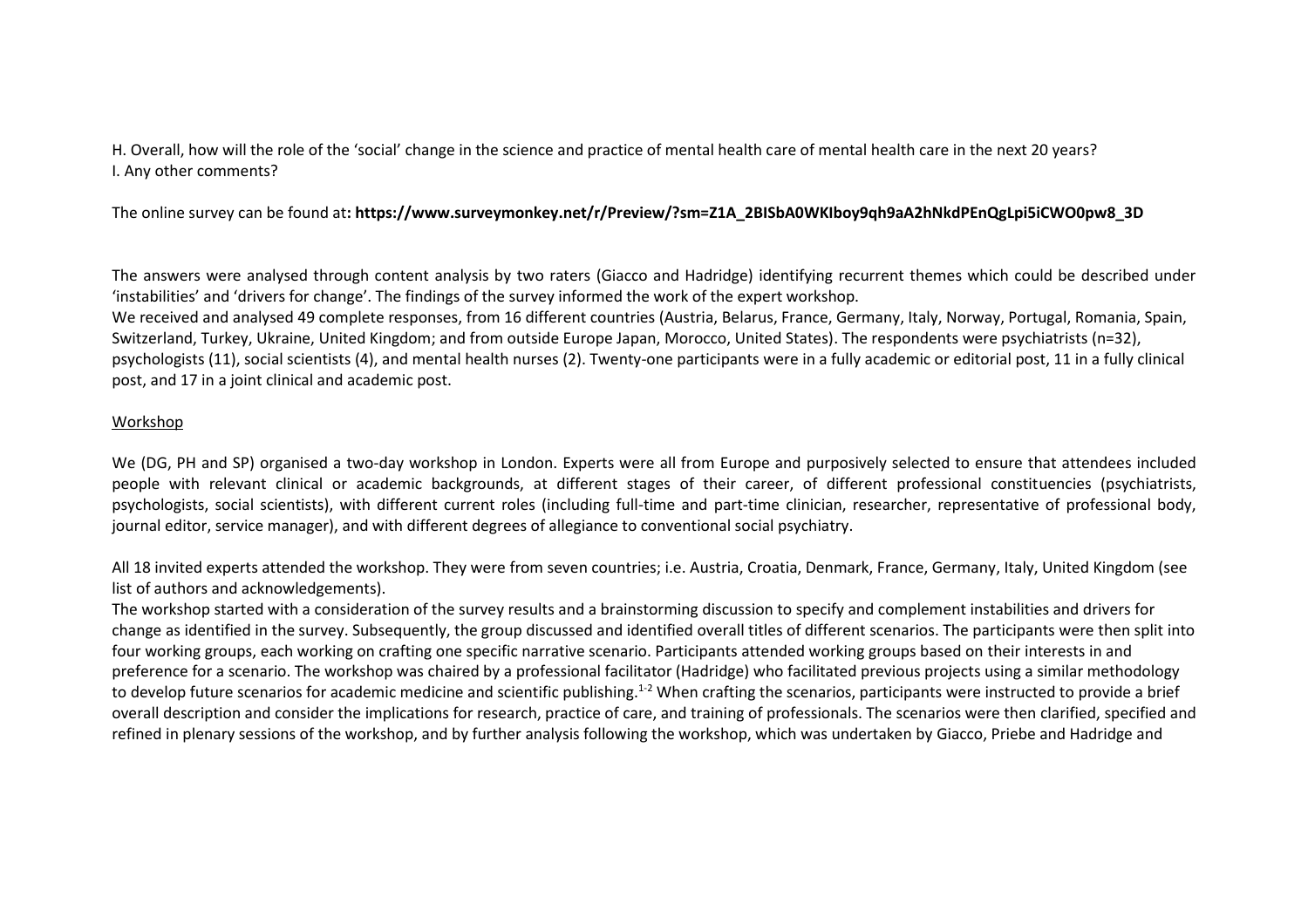reviewed by all authors. The survey questions and a summary of the main characteristics of the scenarios and of their implications for mental health care, research, practices and training are presented below.

### References

- 1. Abbasi K, Butterfield M, Connor J, Delamothe T, Dutton S, Hadridge P, Horgan A, Smith J, Smith R, Walford E, Williamson A. Four futures for scientific and medical publishing. *BMJ.* 2002;325:1472-5.
- 2. Clark J. Five futures for academic medicine: the ICRAM scenarios. *BMJ.* 2005;331:101-4.